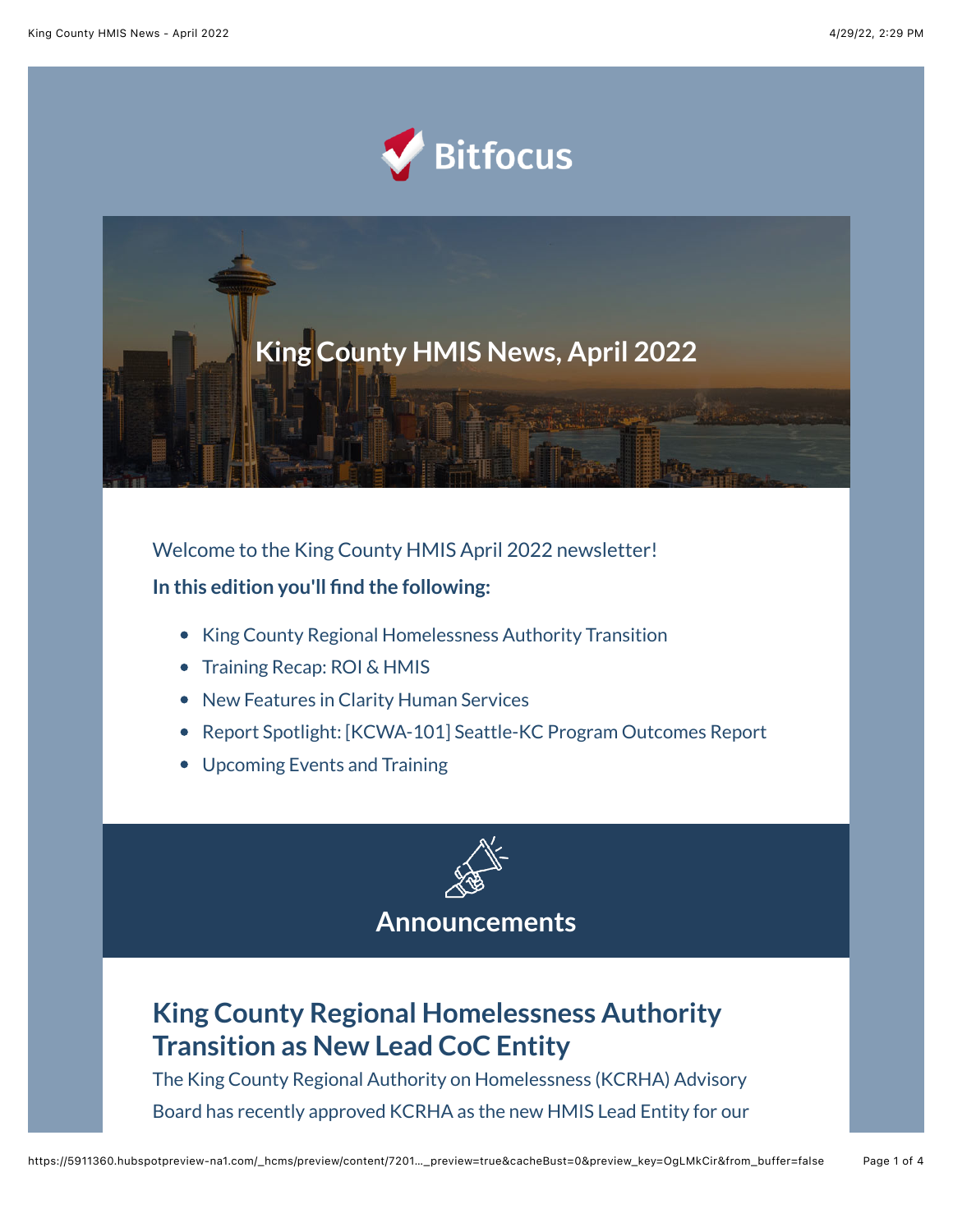#### Continuum of Care (CoC).

This is inline with the **[Regional Action Framework](https://kcrha.org/about-us/what-is-the-regional-action-plan/?utm_source=hs_email&utm_medium=email&_hsenc=p2ANqtz-9FtuUei4B5sdSloHA62OAh5_KZbllLJi7D5vNDLNqdUaeA5_pPkqwyqAFdsZHMVzFSE0RM)** to address homelessness set forth by the **[Seattle/King County governance](https://kingcounty.gov/elected/executive/constantine/news/release/2019/December/18-governance-homelessness.aspx?utm_source=hs_email&utm_medium=email&_hsenc=p2ANqtz-9FtuUei4B5sdSloHA62OAh5_KZbllLJi7D5vNDLNqdUaeA5_pPkqwyqAFdsZHMVzFSE0RM)**. With HMIS governance under KCRHA it will allow for further accountability to the community and improved community-wide action and alignment.

#### **[Continue reading](https://www.bitfocus.com/hubfs/CoAd%20Newsletters/King%20County/April%202022/King%20County%20-%20April%20-%20Training%20Recap.pdf?utm_source=hs_email&utm_medium=email&_hsenc=p2ANqtz-9FtuUei4B5sdSloHA62OAh5_KZbllLJi7D5vNDLNqdUaeA5_pPkqwyqAFdsZHMVzFSE0RM)**



# **Training Recap: ROI & HMIS Using the Report Library**

On Wednesday March 30, we were excited to host our annual ROI & HMIS training.

We reviewed the consent laws in Washington state, how to document consent in HMIS, reviewed a few scenarios, discussed Clarity features that assist us with ROI collection, and many other ROI specifics, and special situations.

**[Continue reading](https://www.bitfocus.com/hubfs/CoAd%20Newsletters/King%20County/April%202022/King%20County%20-%20March%20-%20Training%20Recap-1.pdf?utm_source=hs_email&utm_medium=email&_hsenc=p2ANqtz-9FtuUei4B5sdSloHA62OAh5_KZbllLJi7D5vNDLNqdUaeA5_pPkqwyqAFdsZHMVzFSE0RM)**



**Clarity Human Services Updates**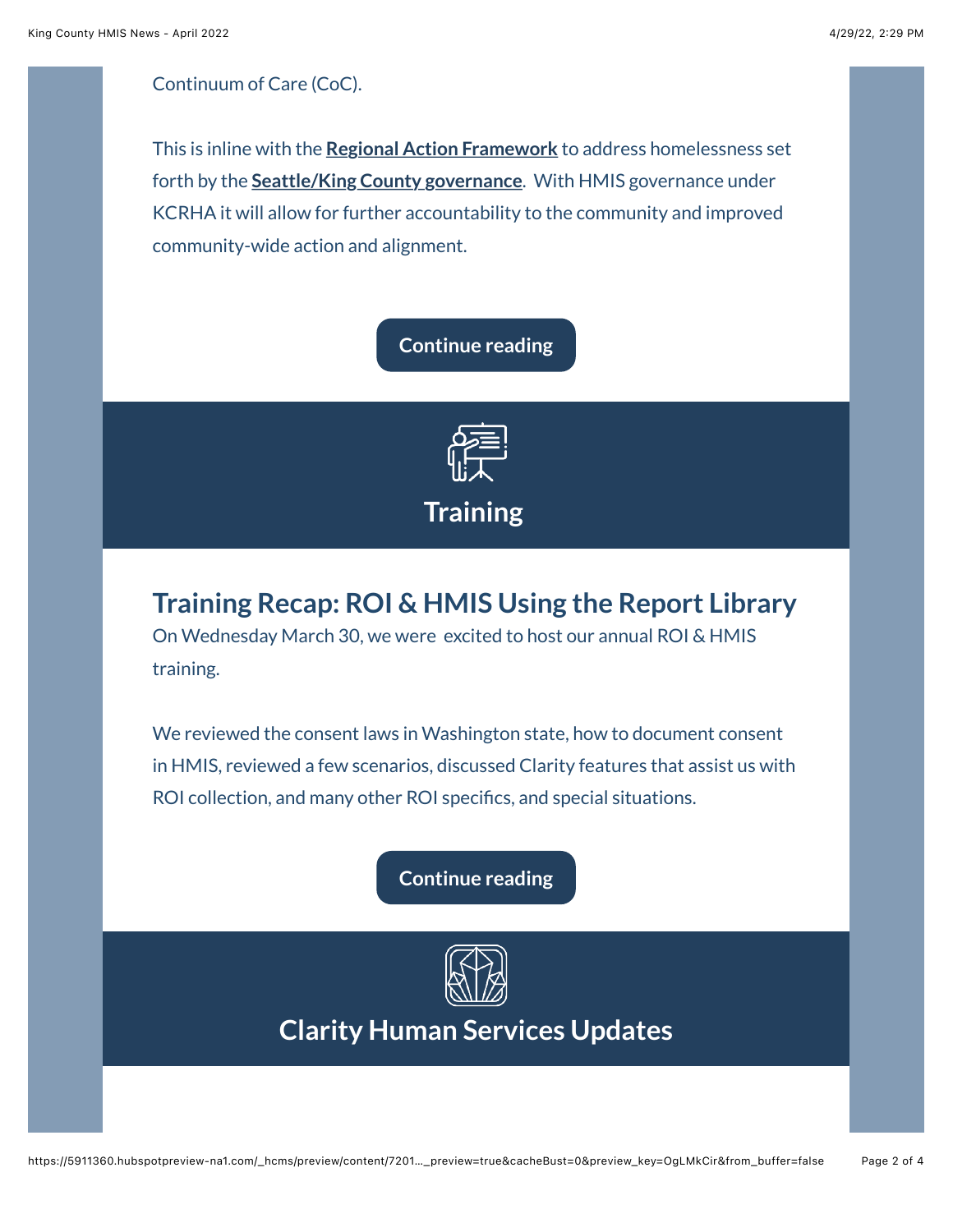#### **New Features in Clarity Human Services**

Bitfocus is excited to announce new feature updates in Clarity Human Services. Key features include: new label and message showing if a household member is already enrolled, new "other - specify" field for specific program types, updated "aging into adulthood banner", and updates to reports in the Clarity Report Library.

**[Check out the details.](https://www.bitfocus.com/hubfs/CoAd%20Newsletters/King%20County/April%202022/King%20County%20-%20April%20-%20New%20Features%20Clarity.pdf?utm_source=hs_email&utm_medium=email&_hsenc=p2ANqtz-9FtuUei4B5sdSloHA62OAh5_KZbllLJi7D5vNDLNqdUaeA5_pPkqwyqAFdsZHMVzFSE0RM)**



# **Report Spotlight: [KCWA-101] Seattle-KC Program Outcomes Report**

**[The \[KCWA-101\] Seattle-KC Program Outcomes Report \[2019\]](https://www.bitfocus.com/hubfs/Community%20Admin%20Sites/King%20County%20-%20Community%20Admin%20Site/Forms%20and%20Guides/King%20County%20General%20Forms/Training%20Manuals%20and%20Guides/SeattleKing%20County%20Outcomes%20Report%20Reference%20Tool%20%5BNov%202019%5D.pdf?hsLang=en&utm_source=hs_email&utm_medium=email&_hsenc=p2ANqtz-9FtuUei4B5sdSloHA62OAh5_KZbllLJi7D5vNDLNqdUaeA5_pPkqwyqAFdsZHMVzFSE0RM)** is a locally developed report that aligns with system outcomes defined by King County and City of Seattle. This report will provide you with a robust overview of the activities of your program, demographics of your clients, and the outcomes of your program.

**[Continue reading](https://www.bitfocus.com/hubfs/CoAd%20Newsletters/King%20County/April%202022/King%20County%20-%20March%20-%20Training%20Recap-2.pdf?utm_source=hs_email&utm_medium=email&_hsenc=p2ANqtz-9FtuUei4B5sdSloHA62OAh5_KZbllLJi7D5vNDLNqdUaeA5_pPkqwyqAFdsZHMVzFSE0RM)**



**Events and Training**